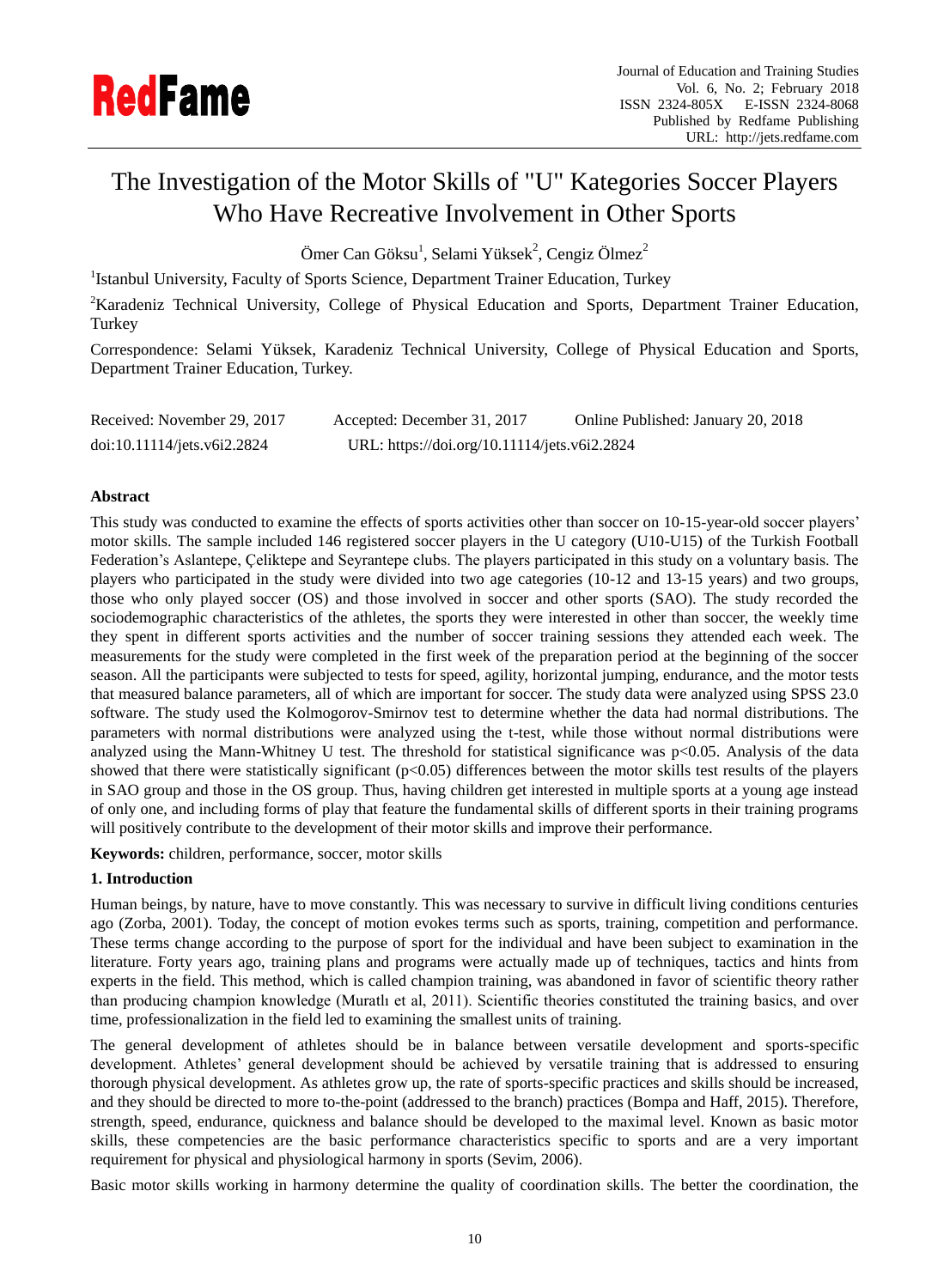shorter the time and the more efficiently the goal of an action can be achieved in sports. Since skill is in fact a result of coordination skills, these skills are a component of success in sports (Muratlı et al., 2011). The versatile and different types of exercises that contribute to children's development of coordination are an important basis for their progressive professionalization. Basic motor skills and coordination skills are necessary for all sports and are an important determinant of success. While motor skills affect sports performance, sports skills reciprocally affect motor skills. Speed is very important for a sprinter. Those who are fast are successful in sprint performance, but it is obvious that this performance has been improved by sprint training (Bompa and Haff, 2015) In this case, motor skills are in a position that both affects sports performance and affected by sports performance.

The specific goals for training are the development of both general (versatile) and specific (specific to one sports branch) motor skills. The fact that general motor skills are a factor in success in sports brings to mind the question, "Can trained motor skills in any sport affect success in another sport?" Therefore, the aim of this study was to examine the effects on 10-15-year-old soccer players' motor skills of the sports activities they were interested in other than soccer.

## **2. Method**

### *2.1 Study Group*

This study was carried out with 146 registered soccer players in the U category (U10-U15) of the Turkish Football Association's Aslantepe, Çeliktepe, and Seyrantepe clubs. The athletes participated the study on a voluntary basis with the written consent of their guardians in accord with the principles of the Declaration of Helsinki (World Medical Association, 2008). The players who participated in the study were divided into two age categories (10-12 and 13-15 years) and two groups, those who only played soccer (OS) and those involved in soccer and other sports (SAO). The study recorded their sociodemographic characteristics and the sports in which they were interested other than soccer, the weekly time they spent in different sports activities, and the number of training sessions they attended a week. The athletes who were involved in sports other than soccer for at least two hours a week were included in the SAO group, while those who were not involved in any sport other than soccer were included in the OS group.

## *2.2 Data Collection*

All the measurements were performed in the İstanbul Kâğıthane Municipality's Seyrantepe Soccer Stadium in the first week of the preparation period (no-competition period) in two days between 10 a.m. and 5 p.m.

The height of the athletes was measured using a steel meter stick with a flat floor surface and a wall. Their weight was measured using a 0.1 kg-sensitive electronic scale with their light clothes on. Body mass index (BMI) was calculated by dividing body weight in kilograms by the square of height in meters (James et al, 2005).

Prior to the motor skill measurements, all the athletes were subjected to a standard warm-up protocol that included approximately 5-7 minutes of jogging, stretching and short sprints at different levels. Before the tests, the researcher informed the participants orally and practically. The researcher also provided motivating feedback to the athletes to ensure their maximum productivity.

To determine the speed performance of the participants, 10 and 30-meter sprint tests were done using the New Test Power Time 300 brand photocell, which allows multiple speed measurements. This test provides information about the participants' anaerobic power, explosive power, rapid strength, and acceleration ability (Wood, 2008a). The participants were asked to run at their maximum speed after the go signal on a straight running area of 10 meters and 30 meters in length. The test was repeated twice for each participant, and their best results were recorded in second. The participants were allowed to rest completely between the two tests.

The study used the pro-agility (quickness) test to determine the athletes' quickness. A straight line was drawn 5 yards to the right and 5 yards to the left of the photocell. The test participants waited ready in front of the photocell with knees slightly bent, started the run when the light turned off and ran 15 yards between the right and left lines at their maximum speed. Both passes in front of the photocell were recorded as the first and second turning times. The test was repeated twice for each participant, and their best results were recorded in second. Five-minute rests were given between repetitions of the test (McGuigan, 2000).

The athletes did a horizontal jump test to determine vertical and horizontal axial leg forces, balance and coordination. The participants jumped as far as possible on the floor, with their toes on a line and arms behind them, knees slightly flexed and their bodies slightly bent forward. The distance from the athlete's heel to the starting line was measured. The test was repeated twice for each participant, and their best results were recorded as the performance value in centimeters (Maulder and Cronin, 2005).

A 20 meter shuttle run test with a high reliability coefficient (rxy=0.77) was used to determine the aerobic power of the participants (Dardouri et al., 2014). A 20-meter flat surface was used for the running area. The participants were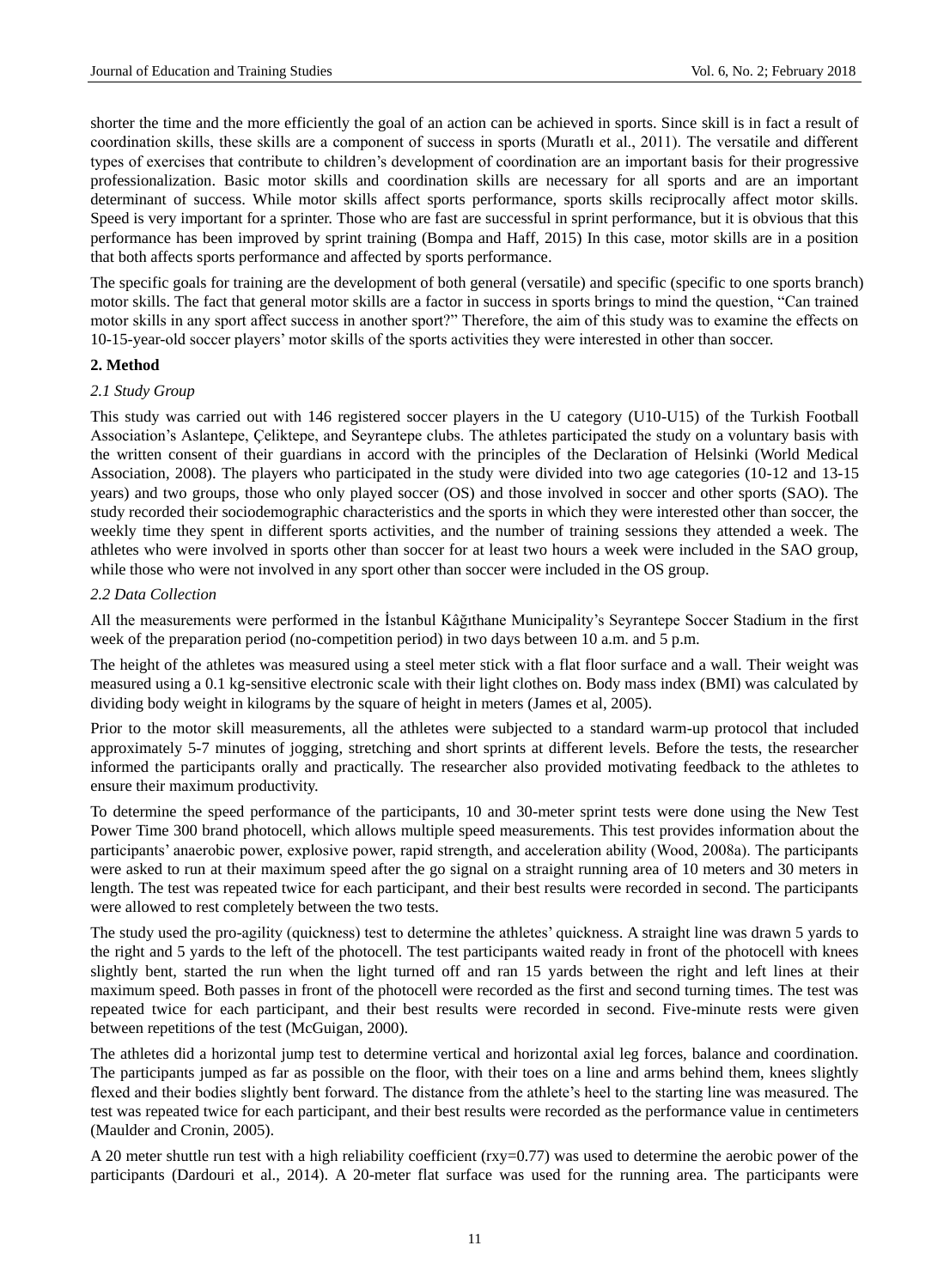instructed to reach the 20-meter line with special shuttle run signals, each signal interval increasing by 0.5 km/min. The test was terminated for participants who were unable to reach the inner line in front of the 20-meter line before the signal was given two times in a row, and the total distance was recorded in meters (Leger and Lambert, 1982).

To determine the athletes' ability to balance, the flamingo balance test with a high confidence coefficient (rxy=0.73) was used (Tsigilis et al, 2002). The researcher used a metal cable that was linear and inflexible. The cable was 50 cm long, 5 cm high and 3 cm wide. The string was fixed using two wooden supports that were 15 cm long and 4 cm wide. Each participant was asked to hold the hand of the assistant, to stand on one foot using their dominant foot, and to bend the other foot back and hold it with their hand. When the participant was ready, he left his assistant's hand, and the stopwatch was started at the same time. Each time the participant lost balance (by falling off the beam or letting go of the foot), the stopwatch was stopped and started again when participant was ready. The total number of balance losses during sixty seconds was recorded (Wood, 2008b). The test was done when the athletes were in rested condition.

## *2.3 Data Analysis*

SPSS 23.0 statistical software was used for statistical analysis of the data. Initially, the researcher performed the Kolmogorov-Smirnov test to determine whether the data had a normal distribution. The general characteristics of the groups were determined using descriptive statistics. The researcher used the following tests to determine the level of significant differences between the results of the athletes who were involved only in soccer and those who were involved in other sports as well: independent samples t-test for the data with normal distributions (height, BMI, 10-30 meter sprint, pro-agility 1-2 turn and 20 meter shuttle run test in the 10-12 age group; height, weight, BMI, 10 meter sprint, pro-agility 1-2 turn, horizontal jump and 20 meter shuttle run in the 13-15 age group), and the Mann-Whitney U test for the data that did not have normal distributions (age, weight, soccer experience, horizontal jump and balance in the 10-12 age group; age, soccer experience,30 meter sprint and balance in the 13-15 age group). The mean values and standard deviations of the parameters of all participants were calculated.

## **3. Results**

This section includes the demographic information, the sports of interest, and the results of the motor skills test measurements and comparisons for the 146 athletes in the study that were aged from 10 to 15 with a consideration of 10-12 and 13-15 age groups.

|                        | 10-12 age group |       | 13-15 age group |       |  |
|------------------------|-----------------|-------|-----------------|-------|--|
|                        | n               | $\%$  | n               | $\%$  |  |
| <b>Basketball</b>      | 12              | 24,5  | 20              | 20,6  |  |
| <b>Track and Field</b> | 8               | 16,3  |                 | 7,2   |  |
| <b>Boxing</b>          | 1               | 2,0   |                 | 7,2   |  |
| <b>Table tennis</b>    |                 |       |                 | 1,0   |  |
| Taekwondo              | 6               | 12,2  | 8               | 8,2   |  |
| <b>Volleyball</b>      |                 |       | 5               | 5,2   |  |
| Swimming               | 5               | 10,2  | 6               | 6,2   |  |
| <b>Only Soccer</b>     | 17              | 34,7  | 43              | 44,3  |  |
| Total                  | 49              | 100,0 | 97              | 100,0 |  |
|                        |                 |       |                 |       |  |

Table 1. The percentages of the participants' involvement in different sports

The frequencies (n) and percentages (%) of the sports they were involved in other than soccer by age group (Table 1).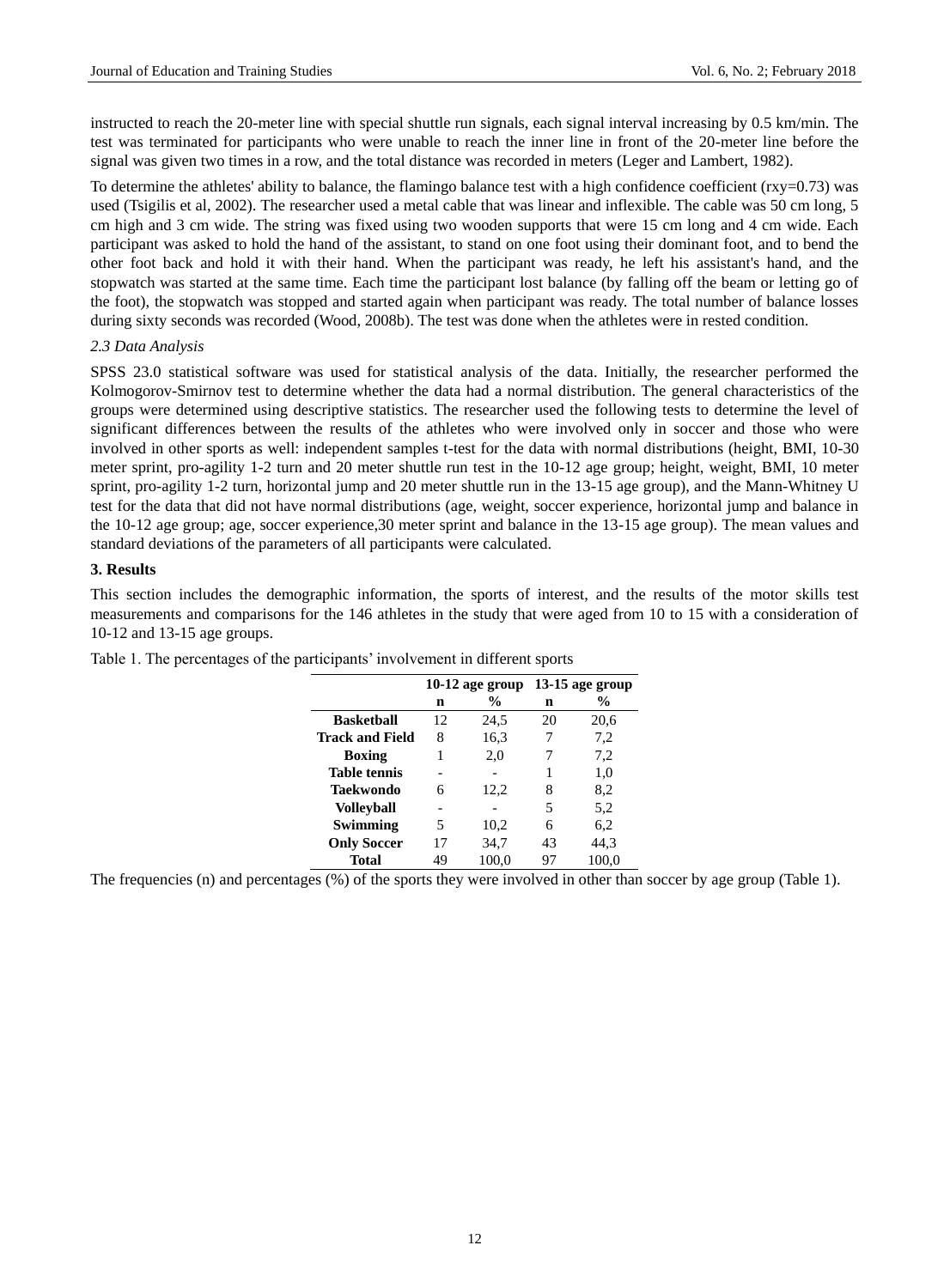| Parameters                        | 10-12 age group |    |                      | 13-15 age group            |           |                            |                    |                      |              |         |
|-----------------------------------|-----------------|----|----------------------|----------------------------|-----------|----------------------------|--------------------|----------------------|--------------|---------|
|                                   |                 | n  | $x \pm sd.$          | md. $\pm$ sd.              | p         | $\mathbf n$                | $x \pm sd.$        | md. $\pm$ sd.        | p            |         |
| Age (years)                       | SAO             | 32 | $11,09 \pm 0,82$     | $-0,02 \pm 0,25$           | 0,91      | 54                         | $14,07 +0,87$      | $-0,23 \pm 0,17$     | 0,20         |         |
|                                   | <b>OS</b>       | 17 | $11,12 \pm 0,86$     |                            |           | 43                         | $14,30 \pm 0,80$   |                      |              |         |
| Height (cm)                       | SAO             | 32 | $144,81 \pm 8,50$    | $-0.01 \pm 2.57$           | 1,00      | 54                         |                    | $161,56 \pm 11,93$   |              |         |
|                                   | <b>OS</b>       | 17 | $144,82 \pm 8,71$    |                            |           | 43                         | $162,02 \pm 10,38$ | $-0,47 \pm 2,30$     | 0,84         |         |
| Weight (kg)                       | <b>SAO</b>      | 32 | $37,19 \pm 5,58$     | $-2,40 \pm 1,96$           | 0,54      | 54                         | $50,91 \pm 10,37$  | $-1,09 + 2,05$       | 0,59         |         |
|                                   | <b>OS</b>       | 17 | $39,59 \pm 8,07$     |                            |           | 43                         | $52,00 \pm 9,56$   |                      |              |         |
| BMI (kg/m <sup>2</sup> )          | SAO             | 32 | $17,64 \pm 1,39$     | $0,05*$<br>$-1,14\pm0,57$  |           | 54                         | $19,30 \pm 1,94$   |                      |              |         |
|                                   | <b>OS</b>       | 17 | $18,79 \pm 2,61$     |                            |           | 43<br>$19.65 \pm 1.95$     | $-0,35+0,40$       | 0,38                 |              |         |
| performing<br>Age<br>of<br>sports | SAO             | 32 | $2,88 \pm 1,54$      | $0,23 \pm 0,46$<br>0,60    |           | 54                         | $4,81 \pm 2,11$    |                      |              |         |
| (year)                            | <b>OS</b>       | 17 | $2,65 \pm 1,54$      |                            | 43        | $4,35 \pm 1,99$            | $0,47 \pm 0,42$    | 0,22                 |              |         |
| Sprint 10 m (sec)                 | SAO             | 32 | $2,17 \pm 0,12$      | $-0,12 \pm 0,04$           | $0,00**$  | 54                         | $1,95 \pm 0,13$    | $-0.05 + 0.03$       | 0,12         |         |
|                                   | <b>OS</b>       | 17 | $2,29 \pm 0,15$      |                            |           | 43                         | $2,00 \pm 0,15$    |                      |              |         |
| Sprint 30 m (sec)                 | SAO             | 32 | $5,42 \pm 0,32$      | $-0,37 \pm 0,10$           | $0,00**$  | 54                         | $4.77 \pm 0.37$    | $-0,15 \pm 0,08$     | 0,11         |         |
|                                   | <b>OS</b>       | 17 | $5.78 \pm 0.35$      |                            |           | 43                         | $4.92 \pm 0.45$    |                      |              |         |
| Pro-agility 1st Turn (sec)        | SAO             | 32 | $3,29 \pm 0,24$      | $-0,07 + 0,07$             | 0,34      | 54                         | $2,80 \pm 0,21$    | $-0,11 \pm 0,05$     | $0,02*$      |         |
|                                   | <b>OS</b>       | 17 | $3,36 \pm 0,20$      |                            |           | 43                         | $2,91 \pm 0,24$    |                      |              |         |
| Pro-agility 2nd Turn (sec)        | SAO             | 32 | $6,36 \pm 0,46$      | $-0,13\pm0,13$             | 0,31      |                            | 54                 | $5,40 \pm 0,39$      |              | $0,03*$ |
|                                   | <b>OS</b>       | 17 | $6,49 \pm 0,36$      |                            |           | 43                         | $5,59 \pm 0,45$    | $-0.19 + 0.09$       |              |         |
| Horizontal Jump (meter)           | SAO             | 32 | $139,59 \pm 20,46$   | $18,95 \pm 5,95$           | $0,00***$ | 54                         | $191,81 \pm 27,06$ | $11,61 \pm 5,77$     | $0,05*$      |         |
|                                   | <b>OS</b>       | 17 | $120.65 \pm 18.57$   |                            |           | 43                         | $180,21 \pm 29,67$ |                      |              |         |
| 20 meter Shuttle Run (meter)      | SAO             | 32 | $1038,75 \pm 316,39$ | $0,00**$<br>342,28 ± 85,02 |           | $1795,56 \pm 394,81$<br>54 |                    | $0.00**$             |              |         |
|                                   | <b>OS</b>       | 17 | $696,47 \pm 204,48$  |                            |           |                            | 43                 | $1413,95 \pm 471,30$ | 381,60±87,95 |         |
| Balance (Number)                  | SAO             | 32 | $5,69 \pm 2,24$      | $-1,25+0,67$               | $0,03*$   | 54                         | $4,09 \pm 1,26$    | $-1,07 + 0,28$       | $0,00**$     |         |
|                                   | <b>OS</b>       | 17 | $6,94 \pm 2,22$      |                            |           | 43                         | $5,16 \pm 1,45$    |                      |              |         |

Table 2. The participants' physical and demographic characteristics and motor skills test measurement results

\*\*p<0.01, \*p<0.05, SAO: soccer and other sports, OS: only soccer, x: mean, md: mean difference

The statistical analysis found that there was a statistically significant difference  $(p<0.05)$  between the measurement results of the participants in the 10-12 age group who were involved into sports other than soccer and of those who were involved only in soccer in the 10 meter and 30 meter sprint, the horizontal jump, 20 meter shuttle run test, aerobic endurance, and the flamingo balance test to the advantage of the group that was involved in both soccer and other sports, while the differences between the other parameters were not significant (p>0.05). In the 13-15 age group, there was a statistically significant difference between the measurement results of the participants who were involved only in soccer and of those who were involved in both soccer and other sports in pro-agility, the horizontal jump, the 20 meter shuttle run test, and the flamingo balance test to the advantage of the group that was involved in other sports in addition to soccer (p<0.05). The differences between the other parameters were not significant (p>0.05) (Table 2).

## **4. Discussion and Conclusion**

This study examined the effects of sports activities other than soccer on 10-15-year-old soccer players' motor skills. It compared the motor skill performances of the children who played only soccer and those involved in other sports activities in addition to soccer in an attempt to determine the differences and similarities between them. The researcher found that there were no studies in the relevant literature that compared the performance characteristics of athletes who were involved in only one sport and those involved in multiple sports or evaluated the relations between all of the sports. On the other hand, independent studies have been found on these subjects, and this research is supported by other findings in the literature.

A 14-year study that was conducted in East Germany divided a large sample into two groups. The first group maintained a training program that was specific to their sport, while the second group aimed for versatile development with a broader training program that was not specific to the sport. The study results demonstrated that the athletes in the first group (following a branch-specific training program) had a better development in the short term. However, they got in a period of regression around the age of 18 because they got tired of what they were doing. The results also showed that the athletes in the second group in the versatile training program developed regularly and consistently, and they had top productivity especially after the age of 18. In addition, the athletes in the second group had longer sports careers (Harre, 1982). Another study in Russia found that successful Russian athletes engaged in different sports (e.g., soccer, skiing, shooting, cross country running and swimming) when they were young rather than practicing only one sport or performing sport-specific training (Colibaba and Bota, 1998). Carlson (1988) conducted a similar study that inquired the past and development levels of Swedish tennis players who were successful in the international arena. Carlson (1988) determined that the first group in the study were successful at sports when they were young, yet could not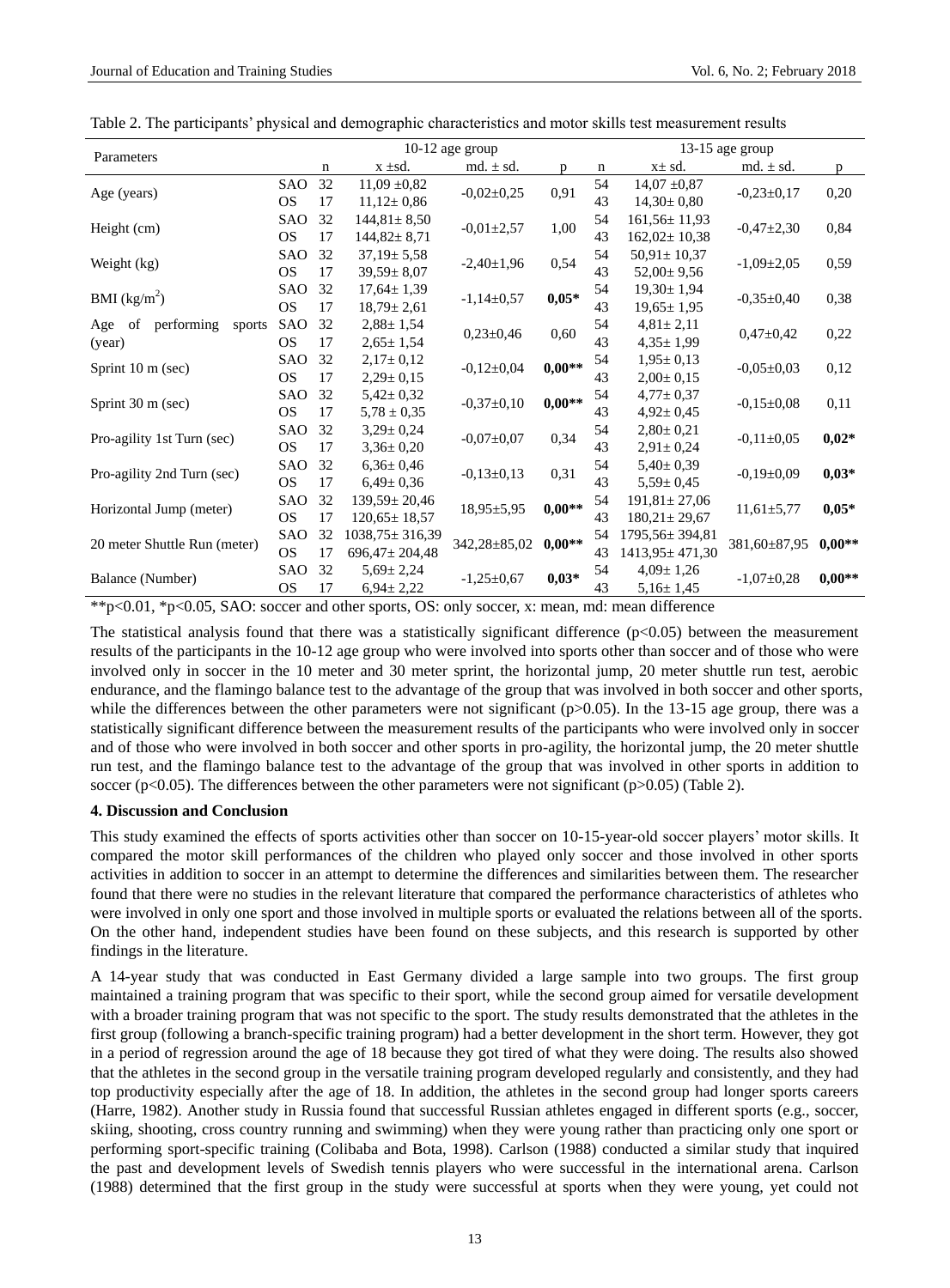maintain this success after they turned 18. In contrast, the players in the second group attended at their early ages the training programs that addressed versatile development, and were involved in a variety of sports activities. That study found that the sport-specific and strict training sessions at early ages force athletes and actually prevent success later in their careers.

This study found no significant differences between the age and height-weight measurements of the two groups. Based on the measurement results, the OS and SAO groups had a homogeneous structure in both age groups.

The study examined the BMI values of the groups and the statistical differences between them. The difference between the BMI values of the 10-12 age group was statistically different to the advantage of the SAO group. In the 13-15 age group, the mean values of BMI were lower than those of the SAO group, but the difference was not statistically significant (p>0.05). In both age groups, the BMI values were consistent with the relevant literature (Diker and Müniroğlu, 2016; Yüksek et al, 2017).

The study conducted 10 meter and 30 meter sprint tests to determine the speed performances of the groups and the statistical differences between them. The results indicated that the differences between both 10 meter and 30 meter sprint test measurements in the 10-12 age group were statistically significant to the advantage of the SAO group (p<0.01). In the 13-15 age category, the SAO group was faster, but the difference between the OS and SAO groups' measurements was not statistically significant (Table 2). As commonly known, speed ability is a hereditary trait, but it can be improved by conscious training (Sevim, 2006). The skill to show fast reactions to unexpected developments in soccer is directly related to speed performance, since speed in soccer is more complicated than covering the distance between two points in the shortest time possible. Players can use speed to pass or block opponents, to gain possession of the ball or to protect the ball (Eniseler, 2010). Therefore, the other sports that also attribute importance to speed performance and contribute to its development as well in fact help the development of speed performance in soccer because there is a need for speed at certain rates in all sports (Dündar, 2015). Previous studies proved that certain sports branches in addition to soccer (e.g. basketball, swimming) contribute to speed development as well (Atan et al, 2016; Bavlı, 2012; Saygın, 2001; Yılmaz, 2012; Yılmaz et al, 2004). Akçakaya's (2009) study of 45 male athletes aged 19 and 20 who were interested in soccer, basketball and track and field reported that athletes' speed skills had similar characteristics. Similarly, Duyul's (2005) study of 46 male athletes interested in soccer, handball and volleyball reported that there were no statistically significant differences in the 10 meter speed performances between the soccer players and volleyball and handball players; there was also no significant difference in the 20 m speed performances between soccer and handball players (p>0.05). The speed performances of the athletes were similar. Atan et al, (2012) conducted a study with 60 female athletes in the 20 age group that were volleyball, basketball, and soccer players. They found that the speed performances of the athletes were similar to each other, and there was no statistically significant difference between them. Albay et al, (2008) did a study of 46 male soccer, handball and volleyball players and found no statistically significant difference between the 10 m speed performances of soccer players versus volleyball and handball players, or the 20 m speed performances of soccer players and handball players (p> 0.05) Spahi et al, (2016) carried out a study with 48 basketball players with a mean age of 17, and found that athletics and fitness practices that accompanied basketball training had the potential to create a considerable development in athletes' speed competences.

The study performed a pro-agility test to determine the quickness of the groups and the statistical differences between them. The test results were statistically significant in the 13-15 age group to the advantage of the SAO group (p<0.05). In the 10-12 age category, the mean values of the measurement were lower in the SAO group, but the difference between the two groups was not statistically significant (Table 2). In a soccer game, athletes always use speed skills as non-linear, sometimes as divergent, and quickness performance plays an important role at this stage (Eniseler, 2010). This skill allows athletes to move accurately and with less effort (Sevim, 2006). The abilities to resist stimuli from the environment, to change direction quickly and to reaccelerate are very important in all sports (Bloomfield et al, 2007; Gabbett, Kelly and Sheppard, 2008; Little and Williams, 2005). The ability to achieve higher performance with less effort, quicker position changes, faster adaptation to new positions and the ability to change places or move explosively in short distances are key criteria for achieving success not only for a single sport, but for all sports. If these skills are learned, they will be important acquisitions for all sports, not for only one of them. In this respect; Kızılet et al, (2010) reported a significant improvement in the speed skills of athletes in their 8-week study of 24 basketball players in the 10-12 age group. Similarly, Wroble and Moxley (2001) conducted a study with 57 soccer players in 9-11 age group, 18 of whom were involved in winter sports in addition to soccer, and reported that the group performing both soccer and winter sports had more developed performances in agility and quickness. Yılmaz et al. (2004) accompanied children with autism during their 10-week swimming exercises, and found that there was important development in children's agility performances. Spahi et al. (2016) carried out a study with 48 basketball players whose mean age was 17. They determined that athletics and fitness training sessions that were maintained in addition to basketball training could help important development in athletes' agility competences.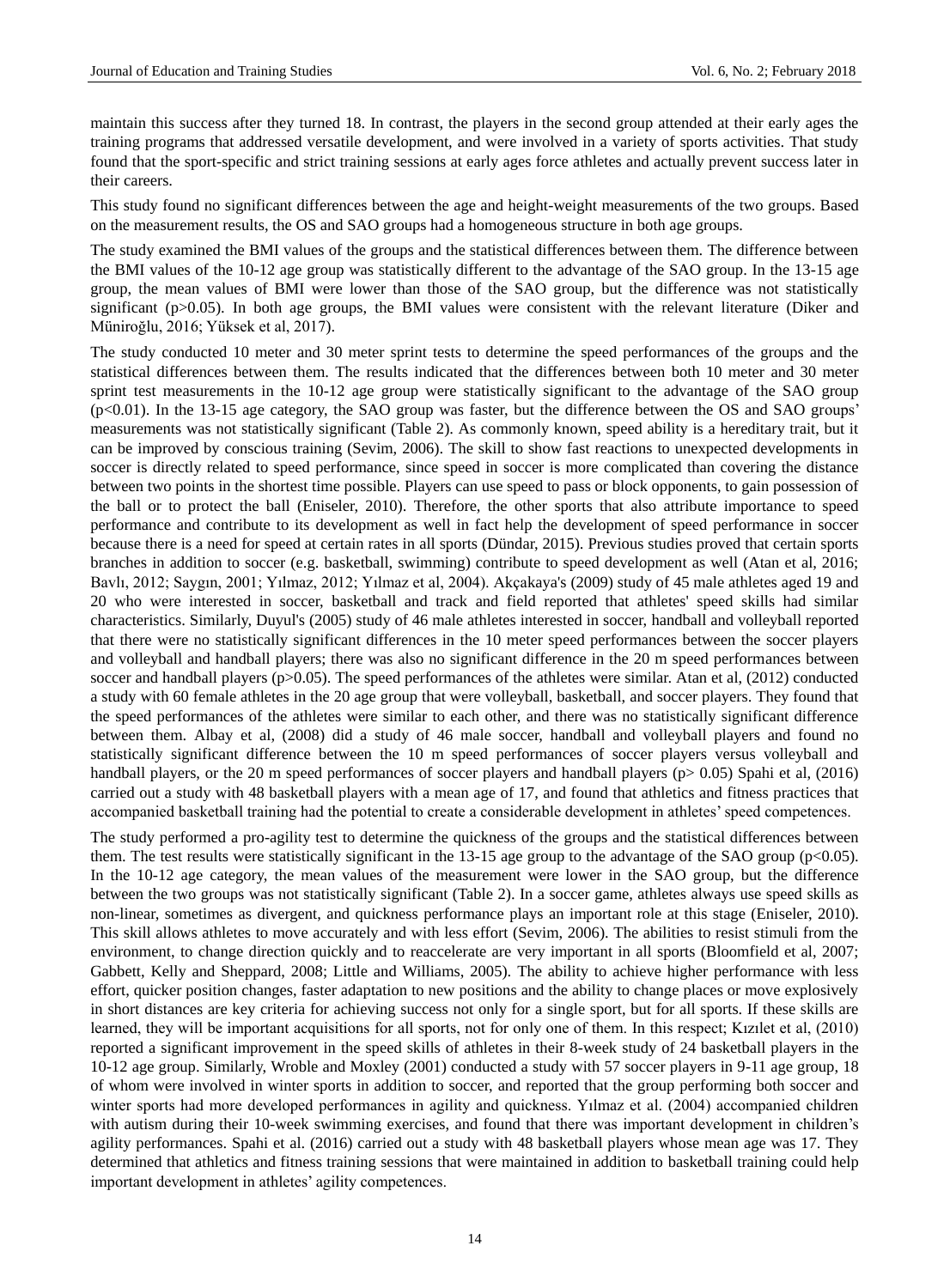This study's horizontal jump test was used to determine the statistical difference between the groups' vertical and horizontal axial leg power, balance and coordination. The difference was found to be statistically significant in favor of the SAO group (p<0.01) (Table 2).Yörükoğlu and Koz (2007) reported a significant improvement in the horizontal jump performance of athletes after 5 months of study with 17 basketball players. Karadenizli and Özkamçı (2015) did a study with 30 soccer and handball players whose mean age was 23 and reported that there was no significant difference between their horizontal jump test results. In other words, the athletes had similar performances. Likewise; İri, Yılmaz and Aktuğ (2016) studied with 66 soccer and handball players with a mean age of 22 and reported that there was no significant difference between their horizontal jump results. Other studies of this subject have demonstrated that sports other than soccer also have positive effects on horizontal jumping skill. Thus, soccer may also affect horizontal jumping ability positively.

This study conducted a 20 meter shuttle run test to determine the endurance performances of the groups and the statistical differences between them. The results indicated that the differences between 20 meter shuttle run aerobic power test measurements were statistically significant to the advantage of the SAO group (p<0.01) (Table 2). Previous studies have shown that soccer positively affects aerobic capacity (Altın and Kaya, 2012; Cicioğlu, Ocak and Günay, 2001; Saygın, 2001). On the other hand, İri et al. (2016) reported that handball improved aerobic endurance significantly in addition to soccer. Yörükoğlu and Koz (2007) reported at the end of a 5-month study that there was a significant development in the athletes' VO2 max performances. Yılmaz (2012) conducted a study with 13 swimmers for 8 weeks, and reported at the end of the study that there was considerable improvement in athletes'aerobic power capacities. Spahi et al. (2016) determined that athletics and fitness training that was performed along with basketball training sessions could lead to notable improvement in athletes' endurance competencies. The relevant studies examined by this research support this study because they show the positive effect of different sports on aerobic capacity, and, accordingly, their positive contribution to the aerobic power that is required for soccer.

The researcher performed a flamingo balance test to determine the groups' balance performances and the statistical differences between them. The results of the test measurement were analyzed, which revealed that the difference between the measurements was statistically significant to the advantage of the SAO group (p<0,05) (Table 2). Past studies of this subject showed that basketball had positive effects on balance performance (Atan et al., 2016; Kızılet et al., 2010; Tetik et al., 2013). Sucan, Yılmaz, Can and Süer (2005) carried out a study with 40 participants, 20 of whom were soccer players, and reported that regular physical exercise could improve balance performance significantly. Similarly, Erkmen et al, (2007) did a study with 35 football players, basketball players and gymnasts and reported that the balance performance of the football and basketball players were close to each other. In another study by Yılmaz et al. (2004), reported that autistic children significantly improved their balance performance after 10 weeks of swimming exercises. Previous studies have demonstrated that balance can be improved by involvement in a variety of sports, which means that soccer can also contribute to its improvement.

Previous studies have also shown that there was no significant difference between the motor skills of children who engaged in different sports, but that they had similar motor development. The researcher believes this is due to the fact that the motor skills examined in these studies are important in all sports, and that the various sports contributed to them. Even though the highlighted motor skill requirements are different in each sport by their nature (e.g., endurance for long-distance running, speed for sprints, physical strength for weightlifting), each sport also involves the other motor parameters. For instance, quickness and endurance are as important as speed in a game of soccer. For this reason, performing different sports, especially at early ages, will train and improve the motor skills that are dominant in that sport with enriched and different methods in addition to the other motor characteristics. This study was conducted in a season that included no soccer competition. For this reason, the participants who played only soccer were doing less training at the time of the study, while those who were involved in sports other than soccer were training more frequently. This may have contributed to the results of this study.

The parameters of BMI, the sprints, the horizontal jump, endurance and balance were more developed in the 10-12 age group to the advantage of the SAO group, while quickness, the horizontal jump, endurance and balance parameters were more developed in the 13-15 age group, again to the advantage of the SAO group. These results demonstrate that children's engagement in multiple sports at an early age and including forms of play that feature the fundamental skills of different sports in their training programs will positively contribute to the development of their motor skills. Thus, children's motor skills and coordination will be enhanced if their trainers implement training programs that are supported with educational games that include the movement skills of other sports along with their main sport. We also believe that the results of this research will help the trainers and coaches of young athletes with preparing children's training programs and directing plans and programs.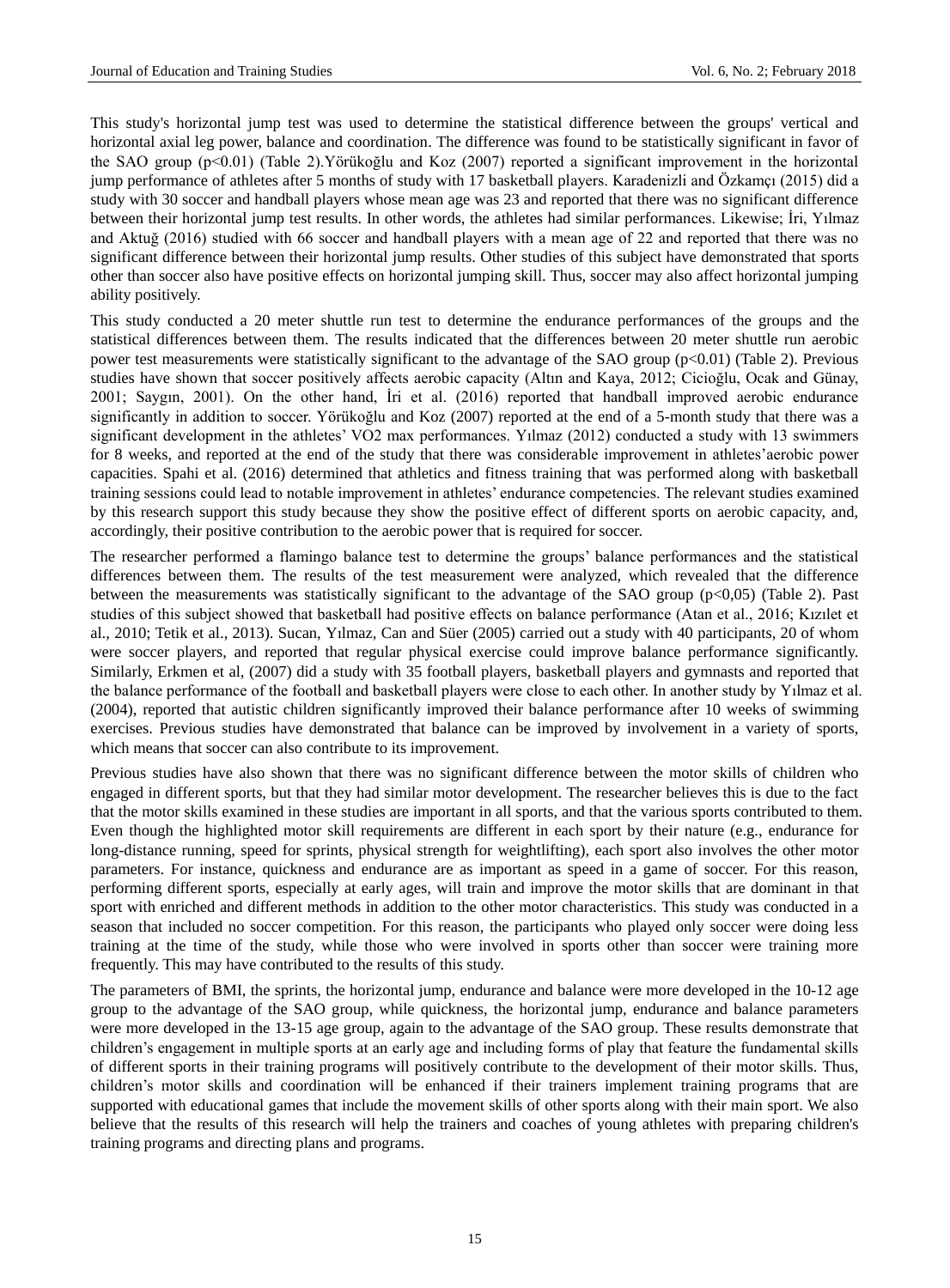#### **References**

- Akçakaya, İ. (2009). *Compare anthropometric and motoric features of some players are in the trakya university athletics, basketball and football teams* (Unpublished master's thesis). Trakya University, Edirne, Turkey.
- Albay, M., Tutkun, E., Ağaoğlu, Y., Canikli, A., & Albay, F. (2008). The investigation of some motor values and antropometric characteristics of handball, volleyball and football university teams.*Spormetre Journal of Physical Education and Sport Sciences, 6*(1), 13-20.
- Altın, M., & Kaya, Y. (2012). The effect of intensity interval training method on aerobic and anaerobic power in football players aged 14–16. *Selçuk University Journal of Physical Education and Sport Science, 14*(2), 253-256.
- Atan, T., Ayyıldız, T., & Ayyıldız, P. A. (2012). Some physical fitness values of female athletes engaged in different team sport branches. *Selçuk University Journal of Physical Education and Sport Science, 14*(2), 277-282.
- Atan, T., Eliöz, M., Çebi, M., Ünver, Ş., & Atan, A. (2016). Investigation of the effect of basketball training on motoric skills of the educable mentally retarded children. *Journal of Sports and Performance Researches, 7*(1), 29-35.
- Bavlı, Ö. (2012). Investigation the effects of combined plyometrics with basketball training on some biomotorical performance. *pamukkale journal of sport sciences, 3*(2), 90-100.
- Bloomfield, J., Polman, R., O'donoghue, P., & Mcnaughton, L. (2007). Effective speed and agility conditioning methodology for random intermittent dynamic type sports. *Journal of Strength and Conditioning Research, 21*(4), 1093-100.
- Bompa, T., & Haff, G. (2015). *Dönemleme: Antrenman kuramı ve yöntemi*(5th ed.). (Bağırgan T.).Ankara: Spor Press and Bookstore.
- Carlson, R. (1988). The socialization of elite tennis players in Sweden: An analysis of the players' backgrounds and development. *Sociology of Sport Journal*, *5*(3), 241-256. <https://doi.org/10.1123/ssj.5.3.241>
- Cicioğlu, İ., Ocak, Y., & Günay, M. (2001). The effects of 6 weeks preparation phase training on some physical and physiological parameters of proffessional soccer players. *Journal of Physical Education and Sport Sciences, 1*(2), 37-41.
- Colibaba, E. D., & Bota, I. (1998). *Jocurile sportive: teoria si medodica*. Bucureşti: EdituraAldin.
- Dardouri, W., Gharbi, Z., Selmi, M. A., Sassi, R. H., Moalla, W., Chamari, K., & Souissi, N. (2014). Reliability and validity of a new Maximal anaerobic shuttle running test. *International Journal of Sports Medicine*, *35*(04), 310-315.
- Diker, G., & Müniroğlu, S. (2016). Investigation of physical features of young players who are between 8-14 according to age. *Ankara University Faculty of Sport Sciences, 14*(1), 45-52.
- Dündar, U. (2015). *Antrenman teorisi* (9th ed.). Ankara: Nobel Akademik Publishing.
- Duyul, M. (2005). *Comparation of effects to succes of motor values and antropometrik characteristics of handball, volleyball and football player university teams* (Unpublished master's thesis)*.* Ondokuz Mayıs University, Samsun, Turkey.
- Eniseler, N. (2010). *Bilimin ışığında futbol antrenmanı* (1st ed.). Manisa: Birleşik Printing.
- Erkmen, N., Suveren, S., Göktepe, A., & Yazıcıoğlu, K. (2007). The comparison of balance performance of the athletes who are in different branches.*Spormetre Journal of Physical Education and Sport Sciences, 3*, 115-122.
- Gabbett, T., Kelly, J., & Sheppard, J. (2008). Speed, change of direction speed, and reactive agility of rugby league players.*The Journal of Strength & Conditioning Research, 22*(1), 174-181. <https://doi.org/10.1519/JSC.0b013e31815ef700>
- Harre, D. (1982). T*raining slehre*. Berlin, Germany: Sportverlag.
- İri, R., Yılmaz, A., & Aktuğ, Z. (2016). The comparison of physical fitness levels and motoric features of elite footballers and handball players. *Journal of Sports and Performance Researches, 8*(1), 19-25.
- James, R. M., Allen, W. J., James, G. D., & Dale, P. M. (2005). *Measurement and evaluation in human performance.*  USA: Human Kinetics.
- Karadenizli, Z., & Özkamçı, H. (2015). Comparison of some physical and physiologic properties of soccer players and badminton players of 10-12 years old group. *Journal of Human Sciences, 17*(2), 47-58.
- Kızılet, A., Atılan, O., & Erdemir, İ. (2010). The effect of different strength trainings on speed and jumping ability among the basketball players aged 12 and 14. *Journal of Physical Education and Sport Sciences, 12*(2), 44-57.